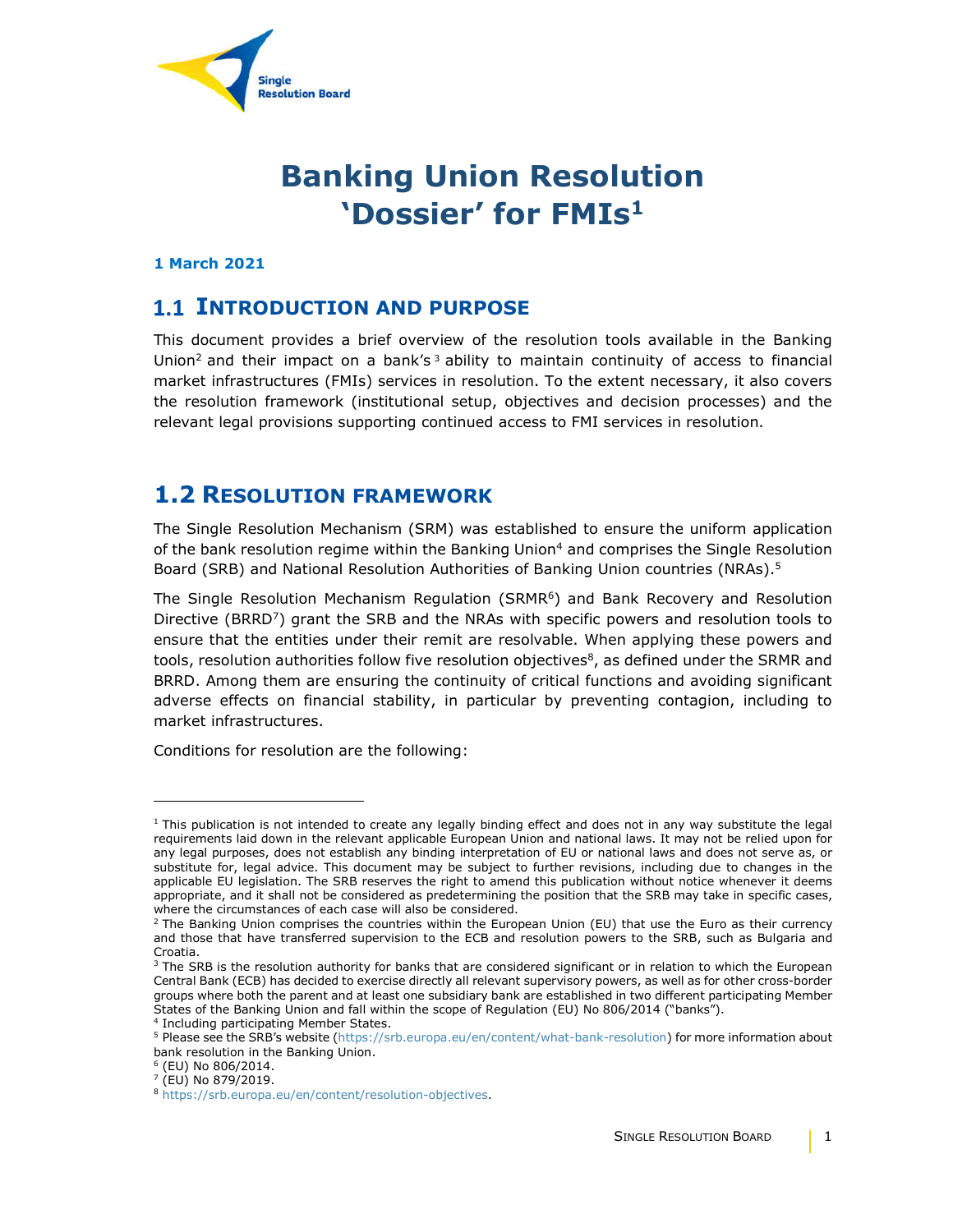

- An entity is determined to be failing or likely to fail (FOLTF) by relevant authorities,<sup>9</sup>
- $\triangleright$  There are no supervisory actions or alternative private sector measures that would prevent its failure within a reasonable timeframe, and
- $\blacktriangleright$  Resolution action is necessary in the public interest, i.e. the resolution objectives would not be met to the same extent if the bank were wound up under normal (national) insolvency proceedings. (If, on the other hand, resolution is not considered necessary in the public interest, a bank will be wound up by national authorities under normal insolvency proceedings. $1^{10}$

In this context, resolution authorities rely on several valuations, for example for determining whether the conditions for resolution are met or for informing the decisions about the implementation of resolution tools. Resolution authorities shall thereby ask central counterparties (CCPs) to support the valuation of the derivatives contracts entered into by the bank in resolution in accordance with Commission Delegated Regulation 2016/1401 of 23 May 2016.<sup>11</sup> This is without prejudice to any other support that the resolution authorities may request the CCPs to provide.

## **1.3 WHY IS IT IMPORTANT TO PRESERVE ACCESS TO FMI SERVICES FOR A BANK IN RESOLUTION?**

One of the resolution objectives is to ensure the continuity of a bank's critical functions<sup>12</sup>. These are economic functions (such as deposit taking or lending) whose discontinuation would have a detrimental impact on the real economy and/or financial stability in one or more Member States. This may require continued direct or indirect access to clearing, payment, settlement, custody and other services provided by FMIs or by FMI intermediaries<sup>13</sup>, which are necessary for the performance of one or several critical functions.

Within the Banking Union, the SRB and the NRAs seek to ensure this as part of their resolution planning activities. Banks are requested to provide information for each FMI they are directly or indirectly members of and to draw up contingency plans to ensure that banks have:

- $\triangleright$  A detailed understanding of their FMI dependencies, including their importance for the continuity of critical functions and of core business lines that will need to be preserved throughout resolution (together "key FMI services");
- $\triangleright$  A detailed understanding of the rules governing each key FMI service provider relationship;

<sup>12</sup> Please refer to the paper on Critical functions: SRB approach.

f,

<sup>&</sup>lt;sup>9</sup> This entails that at least one of the following circumstances occur, or there is objective evidence that one of the first three will occur in the near future: (i) it infringes requirements for continuing authorisation in a way that would justify withdrawal of the license, (ii) its assets are less than its liabilities, (iii) it is unable to pay its debts as they fall due, (iv) it requires extraordinary public financial support (in a way that does not fall under regulatory exceptions).

<sup>&</sup>lt;sup>10</sup> Please refer to the paper on the Public Interest Assessment : SRB approach.

 $11$  As part of the valuation to inform decisions about resolution action, the resolution authority will request each relevant CCP to provide its valuation of the early termination amount for all the derivative contracts in the relevant netting set, in accordance with the CCP default procedure. This will need to be provided within the set deadline agreed with the CCP and the CCP's competent authority; the CCP default procedure documents and the default management steps undertaken to conclude a valuation as set out above, if any.

 $<sup>13</sup>$  FMI intermediaries are other institutions offering payment, clearing and settlement services, including by way of</sup> facilitating indirect access to an FMI.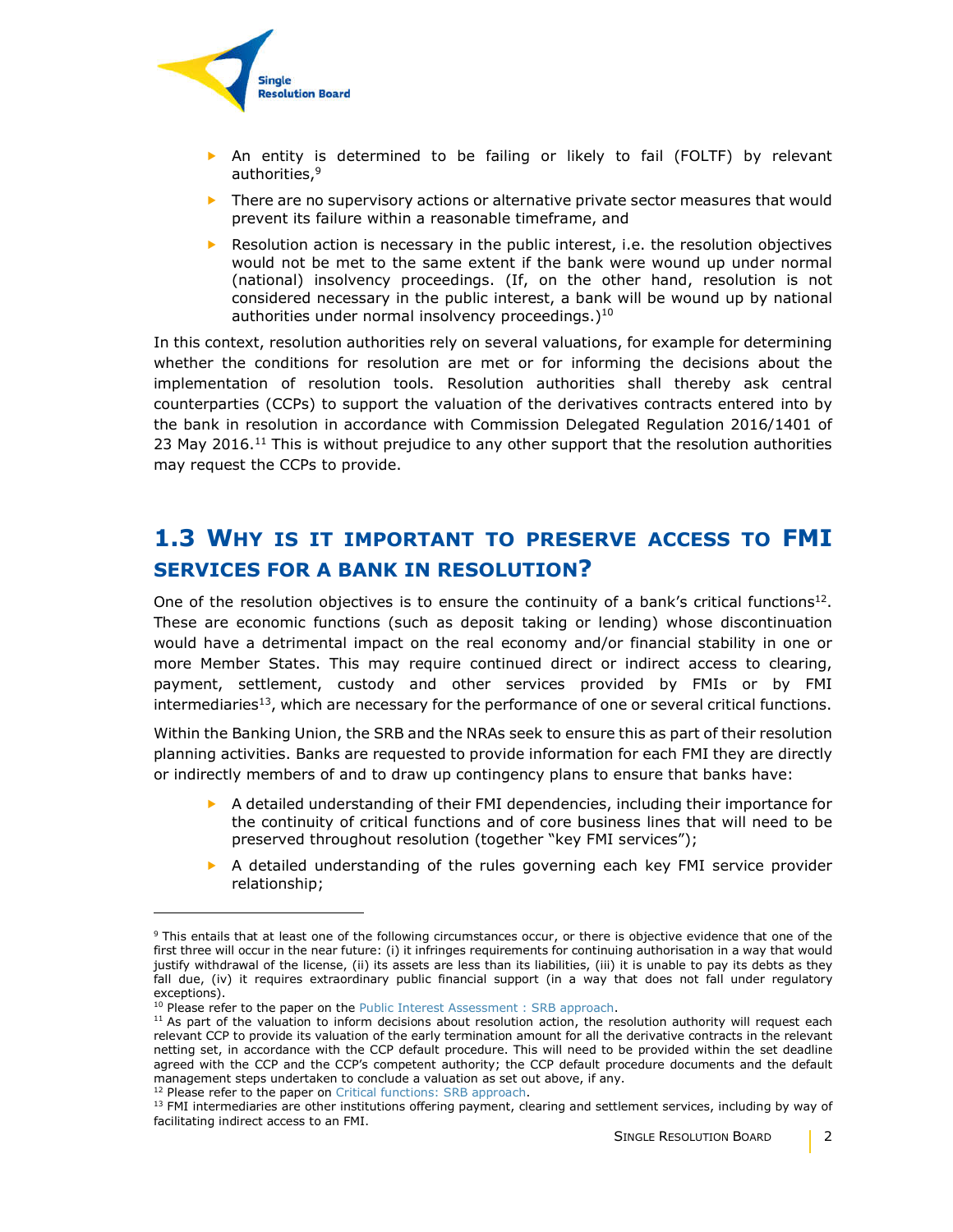

- $\triangleright$  A strategy to maximise the likelihood of continuity of access in resolution to key FMI service providers; and
- $\blacktriangleright$  The capabilities, in terms of governance, data and monitoring, operations, etc. to support continuity of access.

### **HOW DOES THE LEGAL FRAMEWORK SUPPORT CONTINUED ACCESS TO FMIS?**

The legal framework in the EU supports continued access to FMIs for a bank in resolution. It does so, provided that certain requirements are met, by preventing the termination of contracts upon resolution, by supporting the transfer of access to a bridge institution or another transferee and by granting resolution authorities with powers to ensure the continuity of contracts:

- Article 68 BRRD prevents service providers and counterparties incorporated in the EU, including FMIs, from terminating contracts solely because an entity to whom services are provided is addressed with a crisis prevention or crisis management measure - as long as the 'substantive obligations' including payment and delivery obligations are met.
- Articles  $38(12)$  and  $40(10)$  BRRD support the access to FMIs, respectively, by a buyer or a bridge institution, by granting to the transferee, under conditions, the possibility to exercise any right that was exercised by the institution under resolution, including - *inter alia -* in respect of participation in/membership of FMIs and stock exchanges.<sup>14</sup>
- Article 64(1)(d)/(f) and (3)(a) BRRD grants resolution authorities the power to (i) ensure that the transferee is "treated as if it were the institution under resolution"; and to (ii) cancel or modify the terms of contracts, to ensure that the business transferred may be operated by the recipient.

# **HOW DOES THE LEGAL FRAMEWORK PROTECT THE OPERATIONS OF FMIS IN CASE OF RESOLUTION OF A BANK?**

Whilst facilitating continuity of access, the legal framework also ensures that FMIs are exempted from the application of the resolution authorities' powers that may affect their operations. This contributes to achieving the second resolution objective, namely to avoid a

 $\overline{a}$ 

 $14$  Articles 38(12) and 40(10) BRRD state that "MSs shall ensure that

<sup>•</sup> the purchaser/BI […] may continue to exercise the rights of membership and access to payment, clearing and settlement systems, stock exchanges, investor compensation schemes and DGSs of the institution under resolution, provided that it meets the membership and participation criteria […]

<sup>•</sup> access is not denied on the ground that the purchaser/BI does not possess a rating from a credit rating agency, or that rating is not commensurate to the rating levels required to be granted access to the system […]

<sup>•</sup> where the purchaser/ BI does not meet the […] criteria […] the rights [of membership] are exercised for such a period of time as may be specified by the RAs, not exceeding 24 months, renewable on application by the purchaser/BI to the RA."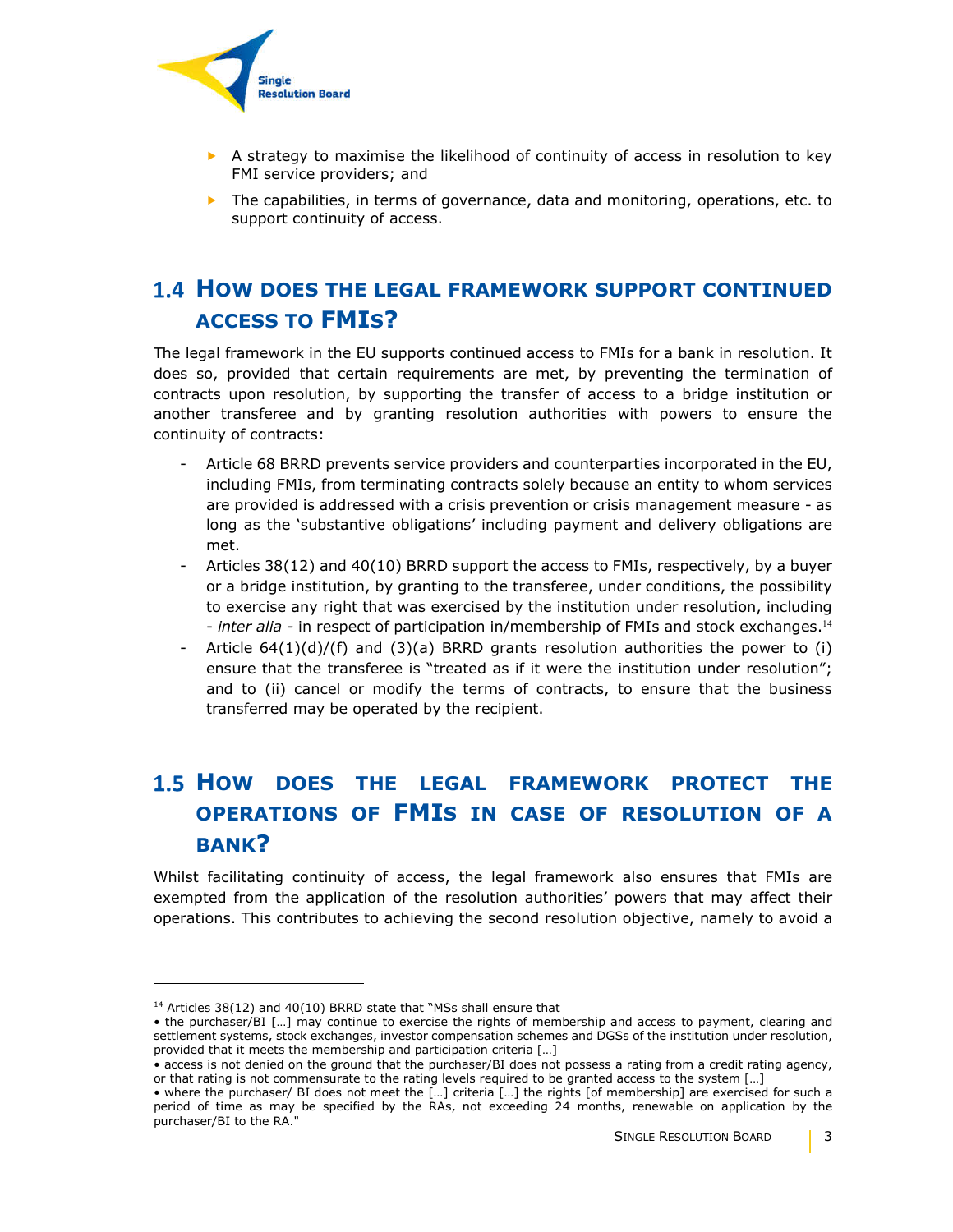

significant adverse effect on the financial system, in particular by preventing contagion to market infrastructures. These legal protections for FMIs concern:

- An **exclusion from bail-in**: Resolution authorities should not exercise write-down or conversion powers in respect of liabilities with a remaining maturity of less than 7 days, owed to (operators of) designated systems or their participants, and arising from the participation in such a system, or to CCPs (including non-EU CCPs recognised by ESMA), in accordance with Art.44(2)(f) BRRD.
- An **exclusion from resolution stays**: Resolution authorities cannot suspend payment and delivery obligations towards CCPs (including non-EU CCPs recognised by the European Securities and Markets Authority, ESMA), as well as payment and settlement systems designated under Directive 98/26/EC ("designated systems") in accordance with Article 69(4)(b) BRRD.
- An **exclusion from the restriction of enforcement of security interests**: Resolution authorities cannot restrict (operators of) designated systems, CCPs (including non-EU CCPs recognised by ESMA) or central banks from enforcing security interests in relation to assets pledged or provided by way of margin or collateral in accordance with Article 70(2) BRRD.
- An **exclusion from the power to temporarily suspend termination rights**: Resolution authorities cannot suspend the termination rights of (operators of) designated systems, CCPs (including non-EU CCPs recognised by ESMA) or central banks in accordance with Article 71(3) BRRD.
- **Protection of trading clearing and settlement systems in case of partial transfer**: Operation and rules of designated systems should not be affected by resolution authorities' tools and powers to (a) partially transfer rights or liabilities; or (b) cancel or amend terms of contract or substitute a recipient in accordance with Article 80 BRRD. In particular, such a partial transfer shall not revoke a transfer order, modify or negate the enforceability of transfer orders and netting, the use of funds, securities or credit facilities or protection of collateral security.

### **RESOLUTION TOOLS AND POWERS: WHAT DO THEY MEAN FOR FMIS?**

Resolution authorities in the Banking Union have four resolution tools at their disposal:

- $\triangleright$  The sale of business tool, allowing for the total or partial sale of the entity and its business, in accordance with Article 38 BRRD;
- $\triangleright$  The bridge institution tool, whereby part or all of the entity is transferred to a temporary ("bridge") entity, which is partially or fully owned by public authorities, in accordance with Article 40 BRRD;
- ▶ The asset separation tool, whereby assets, rights or liabilities can be transferred to an asset management vehicle, which is partially or fully owned by public authorities, in accordance with Article 42 BRRD; and
- ▶ The bail-in tool, which allows the cancellation, reduction and/or conversion of capital and debt owed by a bank to shareholders and creditors, in accordance with Article 43 BRRD.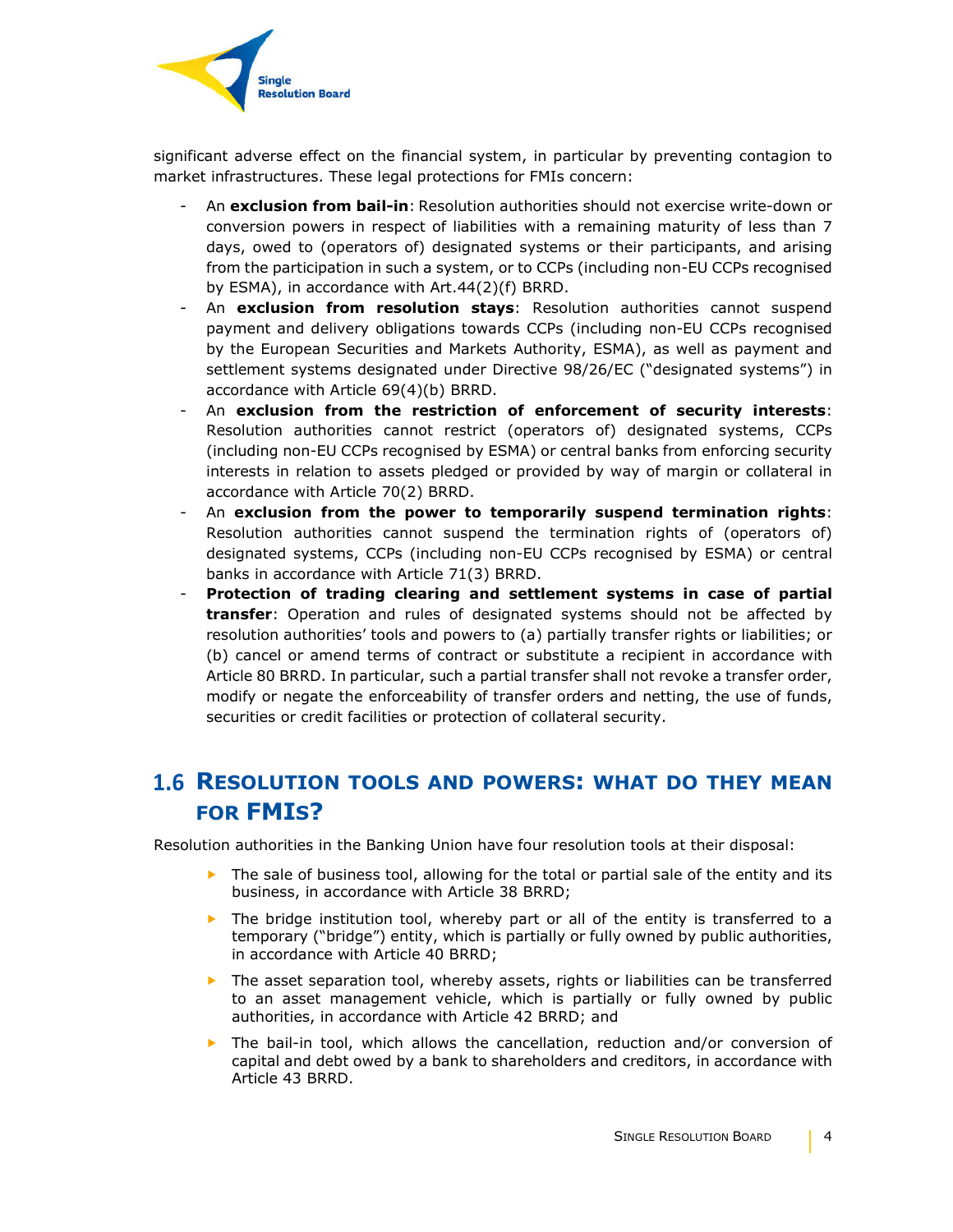

 $\overline{a}$ 

During resolution planning, resolution authorities identify for each bank a preferred resolution strategy as well as, where necessary, one or more variant strategies. The resolution strategy comprises the resolution approach (multiple points of entry or single point of entry), as well as a preliminary view on the set of tools that resolution authorities expect to use in case of resolution. Resolution authorities may select different tools at the time of resolution depending on the circumstances.

The boxes below describe the potential impact of resolution tools on FMIs:

| Tool:                                | Bail-in $15$                                                                                                                                                                                                                                                                                                                                                                                                                                                                                                                                                                                                                                                                                                                                                                         |
|--------------------------------------|--------------------------------------------------------------------------------------------------------------------------------------------------------------------------------------------------------------------------------------------------------------------------------------------------------------------------------------------------------------------------------------------------------------------------------------------------------------------------------------------------------------------------------------------------------------------------------------------------------------------------------------------------------------------------------------------------------------------------------------------------------------------------------------|
| <b>Description:</b>                  | The bail-in tool allows resolution authorities to cancel, reduce and/or<br>convert capital and eligible liabilities, with a view to absorbing losses and<br>recapitalising the institution.                                                                                                                                                                                                                                                                                                                                                                                                                                                                                                                                                                                          |
|                                      | The bail-in tool can be used on a stand-alone basis in an open bank bail-<br>in. In this case, the aim is to restore its CET1 capital ratio and sustain<br>sufficient market confidence, enabling the institution to continue<br>operating and to meet, for at least one year, the conditions for<br>authorisation. An open bank bail-in rests upon the condition that the<br>institution will be restored to financial soundness and long-term viability.                                                                                                                                                                                                                                                                                                                           |
|                                      | The bail-in tool may also be used in combination with other resolution<br>tools, in which case it supports the implementation of these other tools.                                                                                                                                                                                                                                                                                                                                                                                                                                                                                                                                                                                                                                  |
| <b>Possible</b><br>impact on<br>FMI: | As outlined above, FMIs are generally excluded from bail-in.<br>In the case of an open bank bail-in, the legal entity does not change. The<br>aim of the bail-in is that the entity is sufficiently well capitalised to restore<br>market confidence and to meet its regulatory requirements. The latter<br>should facilitate access to liquidity for the entity in resolution. The entity<br>remains a participant/member of the FMI and continues to fulfil its<br>payment and delivery obligations.                                                                                                                                                                                                                                                                               |
|                                      | In case the FMI provides credit/liquidity against collateral and accepts<br>securities issued by banks as collateral: An indirect effect on FMIs,<br>unrelated to the membership/participation of the bank in resolution, may<br>result from the write-down or conversion of securities issued by the bank<br>that other counterparties post as collateral to the FMI. These<br>counterparties could be expected to receive an additional margin call or<br>collateral request to top-up their collateral balance. Similar effects can<br>be expected in case of bilateral exposures between banks secured by<br>securities issued by the bank in resolution and bailed-in. This may impact<br>the activity of any triparty or securities financing transactions offered by<br>FMIs. |
|                                      | Involvement of FMIs in reflecting the execution of bail-in: Both the write<br>down and conversion of capital instruments and bail-in entails action by                                                                                                                                                                                                                                                                                                                                                                                                                                                                                                                                                                                                                               |

 $15$  The potential impacts on FMIs are similar for the write-down and conversion of capital instruments and eligible liabilities pursuant to Article 21 of Regulation (EU) No 806/20141 (SRMR) ("write-down and conversion powers") and the execution of the bail-in tool in resolution.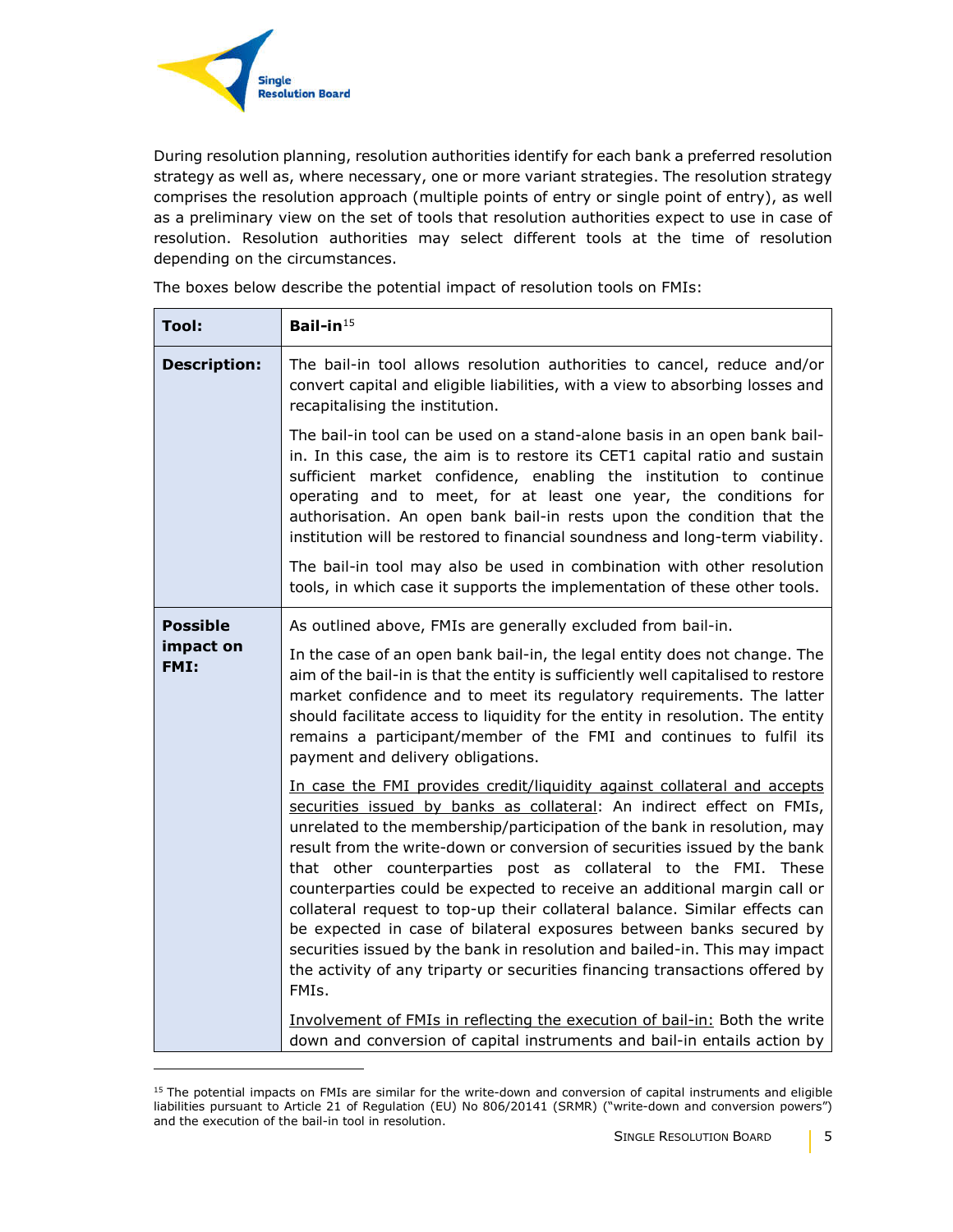

| the bank's issuer CSD(s). This includes the mark down of CET1 items and |
|-------------------------------------------------------------------------|
| the issuance of additional equity (following the conversion of bonds or |
| d other liabilities of the bank).                                       |
|                                                                         |

| <b>Tool:</b>                         | <b>Sale of Business</b>                                                                                                                                                                                                                                                                                                                                                                                                                                                                                                                                                                                                                                                                                                               |
|--------------------------------------|---------------------------------------------------------------------------------------------------------------------------------------------------------------------------------------------------------------------------------------------------------------------------------------------------------------------------------------------------------------------------------------------------------------------------------------------------------------------------------------------------------------------------------------------------------------------------------------------------------------------------------------------------------------------------------------------------------------------------------------|
| <b>Description:</b>                  | The Sale of Business tool allows resolution authorities to sell all or parts of<br>a failing entity to one or more purchasers without the consent of the failing<br>entity's shareholders or any third party - other than the purchaser(s).<br>There are two types of transactions: (i) 'Share deal': a transfer of shares<br>or other instruments of ownership of the failing entity to the purchaser(s);<br>and (ii) `Asset deal': a transfer of assets, rights, or liabilities of the failing<br>entity to the purchaser(s).                                                                                                                                                                                                       |
|                                      | The sale of business tool can be used on a stand-alone basis or in<br>combination with other resolution tools. While this tool provides a market<br>solution in response to a crisis, it relies on the availability of a purchaser(s).                                                                                                                                                                                                                                                                                                                                                                                                                                                                                                |
| <b>Possible</b><br>impact on<br>FMI: | The Sale of Business tool foresees a change in legal entity and/or<br>ownership structure, as the purchaser takes on either part or all of the<br>rights and obligations of the bank in resolution, depending on the scope of<br>the disposal. This is similar to an M&A process, whereby the legal transfer<br>would take place upon resolution, whilst the operational transfer may take<br>longer to materialise.                                                                                                                                                                                                                                                                                                                  |
|                                      | In case of a share deal, the legal entity with which the FMI transacts and<br>their bilateral contracts continue to exist. The new owner exercises the<br>rights and obligations of the purchased entity, including those towards the<br>FMI.                                                                                                                                                                                                                                                                                                                                                                                                                                                                                         |
|                                      | In case of an asset deal, the purchaser usually takes over some activities<br>of the bank (for example, deposit taking), which include rights and<br>obligations towards FMIs, with the aim to integrate these activities into its<br>own business. For this, continued access to FMIs is necessary. The<br>purchaser, however, may already have established such access itself. It<br>can be expected that all accesses of the (purchased part of the) bank in<br>maintained (including BIC codes and<br>resolution are<br>operational<br>infrastructures) until a successful integration into the new owner's<br>infrastructure can be ensured. The purchaser is also responsible for<br>meeting payments and delivery obligations. |
|                                      | In the scenario where the purchaser would buy assets only, and not take<br>over any of the activities of the bank, the remainder of the bank including<br>the contractual relationships with the FMI may be subject to another<br>resolution tool or wound down under normal insolvency proceedings.                                                                                                                                                                                                                                                                                                                                                                                                                                  |
|                                      | The fact that the FMI's member has been purchased and belongs to a new<br>group is likely to have consequences on the external rating provided by                                                                                                                                                                                                                                                                                                                                                                                                                                                                                                                                                                                     |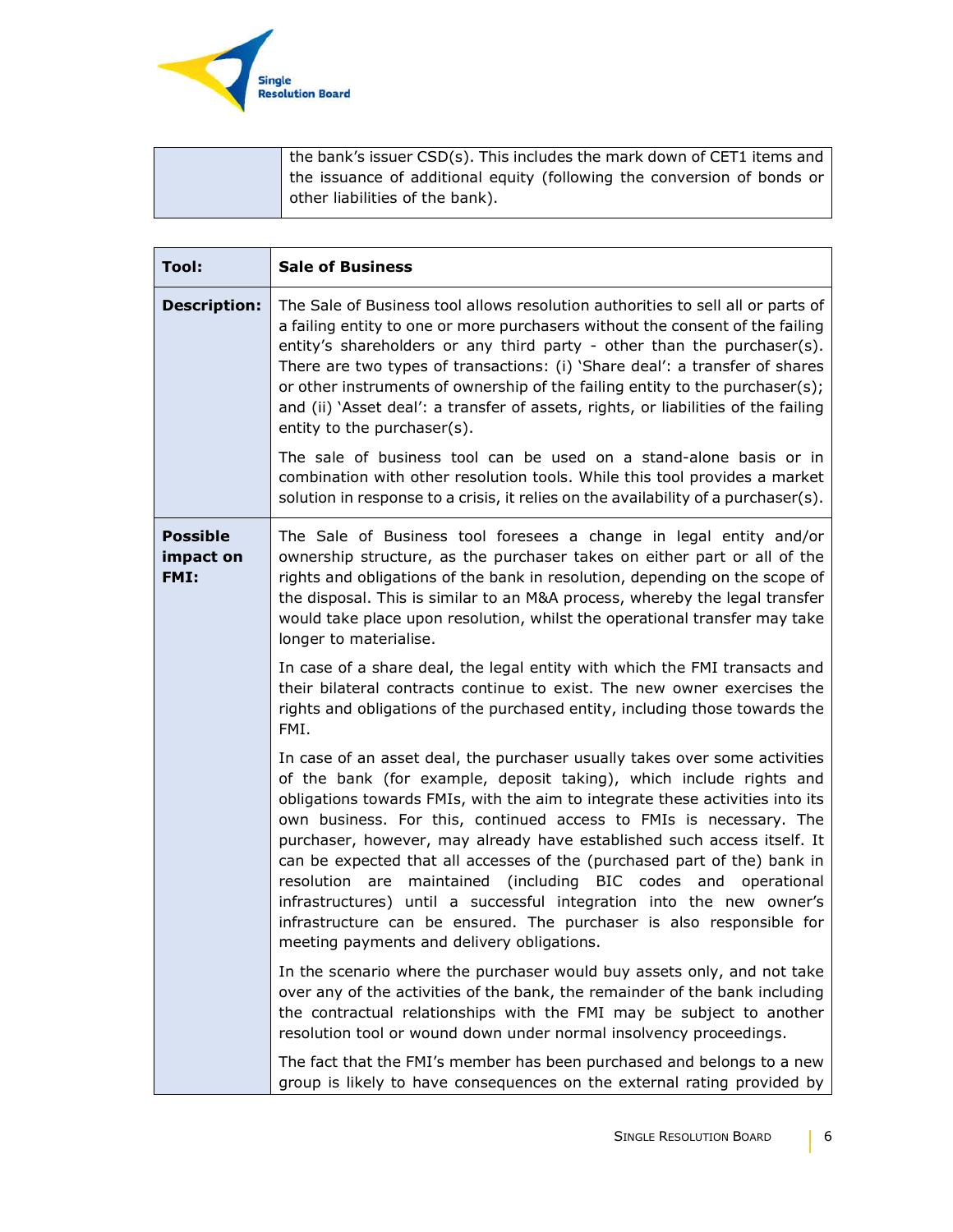

| rating agencies and/or the internal rating established by the FMI for the<br>entity.                                                                                                                                                                                                                                                                                                                                                                                                     |
|------------------------------------------------------------------------------------------------------------------------------------------------------------------------------------------------------------------------------------------------------------------------------------------------------------------------------------------------------------------------------------------------------------------------------------------------------------------------------------------|
| This is not expected to have an impact on participation or membership. As<br>noted under the general principles, the legal framework establishes the<br>obligation for FMIs incorporated in the European Union, as well as stock<br>exchanges, to continue accepting the transferee - after the sale of<br>business - as a member or participant, provided it meets the relevant<br>membership criteria, with a possible temporary exemption for the rating<br>criterion, if applicable. |
| In case the FMI takes credit or liquidity risks on its participants or members<br>a rating change may impact the level of exposures that the FMI would be<br>willing to bear, or the collateral that they may accept. FMIs will determine<br>this in line with their rules.                                                                                                                                                                                                              |

| <b>Tool:</b>                         | <b>Bridge institution</b>                                                                                                                                                                                                                                                                                                                                                                                                                                                          |
|--------------------------------------|------------------------------------------------------------------------------------------------------------------------------------------------------------------------------------------------------------------------------------------------------------------------------------------------------------------------------------------------------------------------------------------------------------------------------------------------------------------------------------|
| <b>Description:</b>                  | The Bridge Institution tool allows resolution authorities to transfer<br>instruments of ownership (e.g. shares) or assets, rights, or liabilities of a<br>failing entity to a bridge institution without the consent of the failing<br>entity's shareholders or any other third party. This is similar to an M&A<br>process, whereby the legal transfer to the bridge bank would take place<br>upon resolution, whilst the operational transfer may take longer to<br>materialise. |
|                                      | The items for transfer are selected with the aim of maintaining the bank's<br>critical functions, while the remainder may be wound down under normal<br>insolvency proceedings. The bridge institution tool is a temporary measure<br>to ensure the fulfilment of resolution objectives before finding a private<br>sector solution.                                                                                                                                               |
|                                      | The bridge institution tool can be used on a stand-alone basis or in<br>combination with other resolution tools. In principle, its lifespan is not<br>expected to exceed two years, although under certain circumstances<br>resolution authorities may extend this period by one or more years.                                                                                                                                                                                    |
| <b>Possible</b><br>impact on<br>FMI: | The Bridge Institution tool entails a change in the legal entity that the FMI<br>transacts with in case the transfer concerns an operating entity. In that<br>case, it is not limited to ownership instruments but extends to the<br>corresponding rights and obligations of the bank in resolution.                                                                                                                                                                               |
|                                      | The fact that the FMI member has been transferred to a bridge bank may<br>have consequences on the external rating provided by rating agencies<br>and/or the internal rating established by the FMI for the entity.<br>Immediately after the resolution weekend, insufficient information may be<br>available to carry out an assessment and to assign a rating to the bridge<br>bank or its affiliates.                                                                           |